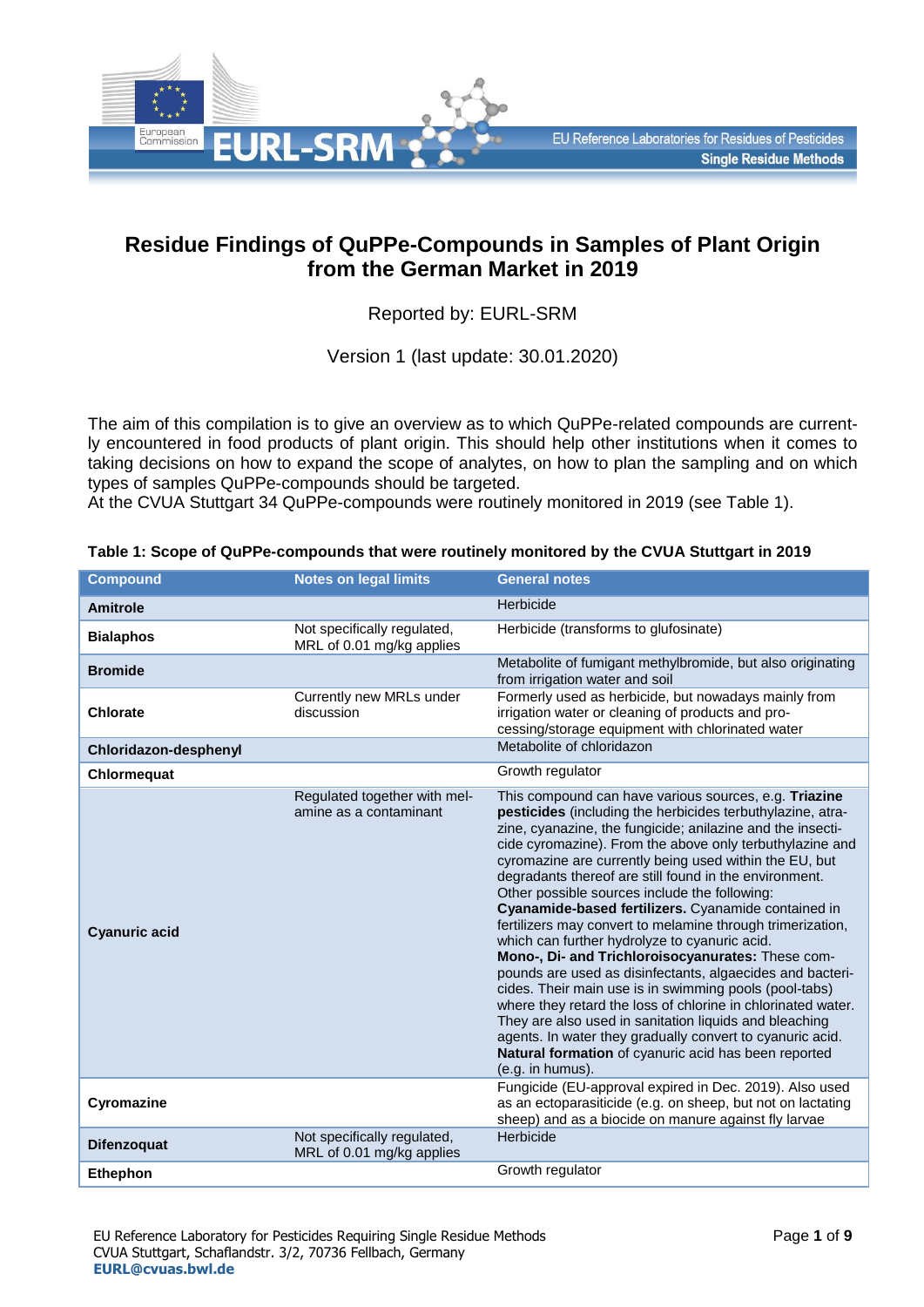

| <b>Compound</b>                  | <b>Notes on legal limits</b>                                                                             | <b>General notes</b>                                                                                                                                                                               |
|----------------------------------|----------------------------------------------------------------------------------------------------------|----------------------------------------------------------------------------------------------------------------------------------------------------------------------------------------------------|
| <b>HEPA</b>                      | Non-regulated metabolite                                                                                 | Metabolite of ethephon. Natural formation by bacteria<br>under anaerobic conditions was reported. Detected by the<br>EURL-SRM in all analyzed samples of bovine liver (levels<br>around 0.5 mg/kg) |
| <b>ETU</b>                       | Non-regulated degradant                                                                                  | Degradant of ethylen-bis dithiocarbamates. Mainly formed<br>during processing.                                                                                                                     |
| <b>Fosetyl</b>                   |                                                                                                          | Fungicide (converts to phosphonic acid, which is the ac-<br>tive component)                                                                                                                        |
| Phosphonic acid                  | Regulated with its parent<br>compound fosetyl                                                            | Fungicide, used as such and also formed as a metabolite<br>of fosetyl                                                                                                                              |
| <b>Glufosinate</b>               |                                                                                                          | Herbicide, approval expired in mid-2018 and not renewed                                                                                                                                            |
| <b>MPP (MPPA)</b>                | Included in residue definition<br>of glufosinate                                                         | Metabolite of glufosinate                                                                                                                                                                          |
| <b>N-Acetyl Glufosinate</b>      | Included in residue definition<br>of glufosinate                                                         | Metabolite of glufosinate                                                                                                                                                                          |
| Glyphosate                       |                                                                                                          | Herbicide                                                                                                                                                                                          |
| <b>AMPA</b>                      | Non-regulated metabolite.<br>Planned inclusion in RD of<br>glyphosate                                    | Metabolite of glyphosate                                                                                                                                                                           |
| N-Acetyl-Glyphosate              | Non-regulated metabolite.<br>Planned inclusion in RD of<br>glyphosate                                    | Metabolite of glyphosate                                                                                                                                                                           |
| N-Acetyl-AMPA                    | Non-regulated metabolite.                                                                                | Metabolite of glyphosate                                                                                                                                                                           |
| <b>Maleic hydrazide</b>          |                                                                                                          | Sprouting inhibitor                                                                                                                                                                                |
| <b>Melamine</b>                  | Regulated as a contaminant                                                                               | Metabolite of Cyromazine, but residues mainly from other<br>sources such as triazine pesticides (see cyanuric acid)<br>and cyanamide fertilizers. Melamine hydrolyzes to cy-<br>anuric acid        |
| <b>Mepiquat</b>                  |                                                                                                          | Growth regulator                                                                                                                                                                                   |
| Mepiquat, 4-Hydroxy              | Non-regulated metabolite                                                                                 | Metabolite of Mepiquat, mainly relevant for food of animal<br>origin                                                                                                                               |
| Nereistoxin                      | Non-regulated metabolite                                                                                 | Transformation product of various members of the nereis-<br>toxin pesticides family, such as bensultap, cartap and<br>thiocyclam                                                                   |
| Nicotine*                        | MRLs set for rose hips, herbs<br>and edible flowers, wild fungi,<br>teas, herbal infusions and<br>spices | Insecticide, contaminant from tobacco through air, soil and<br>human contact.                                                                                                                      |
| Perchlorate                      | Regulated as a contaminant                                                                               | Contaminant, e.g. from fertilizer                                                                                                                                                                  |
| Propamocarb                      |                                                                                                          | Fungicide                                                                                                                                                                                          |
| <b>Propamocarb N-desmethyl</b>   | Non regulated metabolite                                                                                 | Metabolite of propamocarb                                                                                                                                                                          |
| Propamocarb-N-oxide              | Non regulated metabolite                                                                                 | Metabolite of propamocarb                                                                                                                                                                          |
| <b>PTU</b>                       | Regulated in infant- and baby<br>food Reg. EC 125/2006 and<br>141/2006                                   | Degradant of propineb. Mainly formed during processing.                                                                                                                                            |
| Pymetrozine, 6-<br>hydroxymethyl | Non-regulated metabolite                                                                                 | Metabolite of pymetrozine                                                                                                                                                                          |
| <b>Trimesium</b>                 |                                                                                                          | Counter-ion of glyphosate, also naturally formed during<br>the drying process of food                                                                                                              |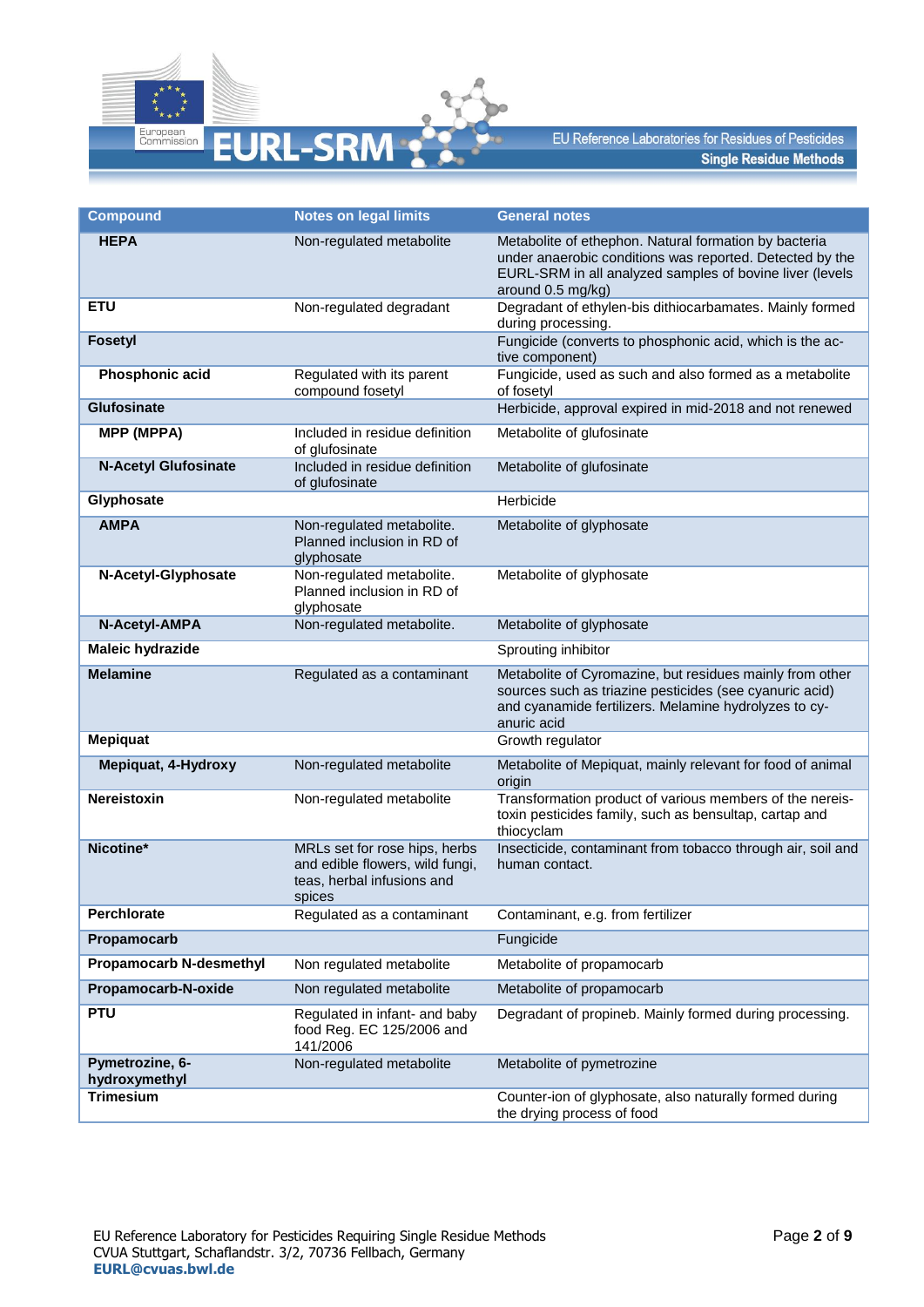

## **Residue Findings:**

In 2019 a total of 2498 samples, mainly fruit and vegetables, but also cereals, pulses, processed goods, tea and others, were analyzed for QuPPe-amenable compounds at the CVUA Stuttgart. 1857 samples (74 %) contained quantifiable residues of one or more of the tested QuPPe compounds. Table 2 shows a compilation of the results.

*Cyanuric acid, phosphonic acid, perchlorate, nicotine, chlorate* and *melamine* exceeded the respective reporting limits in **> 10 % of the samples**. *Bromide, propamocarb, chlormequat, trimesium, propamocarb-N-oxide, chloridazon-desphenyl, HEPA, propamocarb N-desmethyl, mepiquat* and *ethephon* exceeded the respective reporting limits in **1 - 10 % of the samples**. *Chloridazondesphenyl, maleic hydrazide, cyromazine, glyphosate, fosetyl, ETU, MPP, 4-hydroxy-mepiquat* and *nereistoxin* exceeded the respective reporting limits in **0.1 -1% of the samples.**

The following compounds did not exceed the reporting limits: *Bialaphos, daminozide, difenzoquat, Nacetyl-AMPA, glufosinate, N-acetyl-glyphosate, PTU* and *pymetrozine-6-hydroxymethyl*.

| <b>Compound</b>                                                                                                  | #<br>samples | #<br>pos.      | $\frac{9}{6}$<br>pos. | <b>Max</b><br>(mg/kg) | Mean <sup>1</sup><br>(mg/kg) | Median $1$<br>(mg/kg) | #<br>$>MRL^{2}$ | %<br>>MRL      | $RL^{3)}$       |
|------------------------------------------------------------------------------------------------------------------|--------------|----------------|-----------------------|-----------------------|------------------------------|-----------------------|-----------------|----------------|-----------------|
| <b>Cyanuric acid</b>                                                                                             | 2498         | 935            | 37                    | 11.3                  | 0.076                        | 0.012                 | 1 <sup>4</sup>  | 0.04           | 0.005           |
| Phosphonic acid                                                                                                  | 2497         | 668            | 27                    | 46.4                  | 3.3                          | 0.94                  | 14              | 0.6            | 0.05            |
| <b>Chlorate</b>                                                                                                  | 2498         | 491            | 20                    | 15.6                  | 0.142                        | 0.010                 | 235             | 9.4            | 0.005           |
| <b>Perchlorate</b>                                                                                               | 2498         | 471            | 19                    | 2.1                   | 0.068                        | 0.016                 |                 | $\mathbf 0$    | 0.005           |
| <b>Melamine</b>                                                                                                  | 2497         | 262            | 10                    | 12.4                  | 0.216                        | 0.039                 | $2^{4)}$        | 0.08           | 0.005           |
| Propamocarb                                                                                                      | 2497         | 101            | 4                     | 3.6                   | 0.159                        | 0.025                 |                 | $\mathbf 0$    | 0.005           |
| Propamocarb-N-oxide                                                                                              | 2497         | 81             | 3.2                   | 0.6                   | 0.052                        | 0.015                 |                 | $\Omega$       | 0.005           |
| Nicotine <sup>5)</sup>                                                                                           | 206          | 69             | 33                    | 0.34                  | 0.051                        | 0.028                 | 15              | 7.3            | 0.005           |
| <b>Trimesium</b>                                                                                                 | 2498         | 57             | 2.3                   | 1.9                   | 0.104                        | 0.025                 | 12              | 0.5            | 0.005           |
| Chlormequat, sum                                                                                                 | 2497         | 56             | 2.2                   | 4.5                   | 0.494                        | 0.057                 | 19              | 0.8            | 0.005           |
| <b>HEPA</b>                                                                                                      | 2497         | 51             | $\overline{2}$        | 2.8                   | 0.249                        | 0.10                  |                 | $\mathbf{0}$   | 0.005           |
| Propamocarb-N-desmethyl                                                                                          | 2497         | 47             | 1.9                   | 0.23                  | 0.023                        | 0.011                 |                 | 0              | 0.005           |
| <b>Bromid</b>                                                                                                    | 2498         | 43             | 1.7                   | 71                    | 23.7                         | 17.1                  | $\mathbf{1}$    | 0.04           | $5\phantom{.0}$ |
| <b>Ethephon</b>                                                                                                  | 2497         | 41             | 1.6                   | 1.3                   | 0.176                        | 0.10                  | 1               | 0.04           | 0.02            |
| <b>Mepiquat</b>                                                                                                  | 2497         | 34             | 1.4                   | 0.18                  | 0.045                        | 0.031                 |                 | $\Omega$       | 0.005           |
| Chloridazon-desphenyl                                                                                            | 2497         | 18             | 0.7                   | 0.048                 | 0.012                        | 0.006                 |                 | 0              | 0.01            |
| <b>Maleic hydrazide</b>                                                                                          | 2497         | 13             | 0.5                   | 10.8                  | 4.9                          | 4.1                   |                 | $\overline{0}$ | 0.01            |
| Cyromazine                                                                                                       | 2497         | 12             | 0.5                   | 0.61                  | 0.117                        | 0.036                 | 1               | 0.04           | 0.01            |
| Glyphosate                                                                                                       | 2497         | 11             | 0.4                   | 2.2                   | 0.408                        | 0.12                  |                 |                | 0.02            |
| <b>Fosetyl</b>                                                                                                   | 2497         | 10             | 0.4                   | 26.4                  | 2.7                          | 0.12                  |                 |                | 0.01            |
| <b>ETU</b>                                                                                                       | 2497         | 9              | 0.4                   | 0.55                  | 0.128                        | 0.033                 |                 |                | 0.02            |
| MPP (glufosinate metab.)                                                                                         | 2497         | 8              | 0.3                   | 0.1                   | 0.053                        | 0.052                 |                 |                | 0.01            |
| Mepiquat, 4-Hydroxy                                                                                              | 2497         | 4              | 0.2                   | 0.065                 | 0.044                        | 0.050                 |                 |                | 0.005           |
| <b>Nereistoxin</b>                                                                                               | 2497         | 3              | 0.1                   | 0.01                  | 0.007                        | 0.006                 |                 |                | 0.005           |
| <b>Amitrole</b>                                                                                                  | 2497         | $\overline{c}$ | 0.08                  | 0.01                  | 0.009                        | 0.009                 |                 |                | 0.005           |
| N-Acetyl-Glufosinate<br>$1)$ Max and a set of the set of $\alpha$ and $\alpha$ is the set of the set of $\alpha$ | 2497         | $\overline{2}$ | 0.08                  | 0.12                  | 0.090                        | 0.090                 |                 |                | 0.005           |

#### **Table 2: Residue findings of QuPPe-compounds (CVUA Stuttgart 2019)**

Mean and median of positives

2) Numerical MRL-exceedances

<sup>3)</sup> RL= Reporting Limit (exemplary for fruits and vegetables)

<sup>4)</sup> Exceeding the Maximum Limit (ML) of 2.5 mg/kg (for Melamine and its structural analogues: Cyanuric acid, Ammeline, and Ammelide); see contaminant regulation 1881/2006/EC

5) Re-analysis with alkaline QuEChERS after screening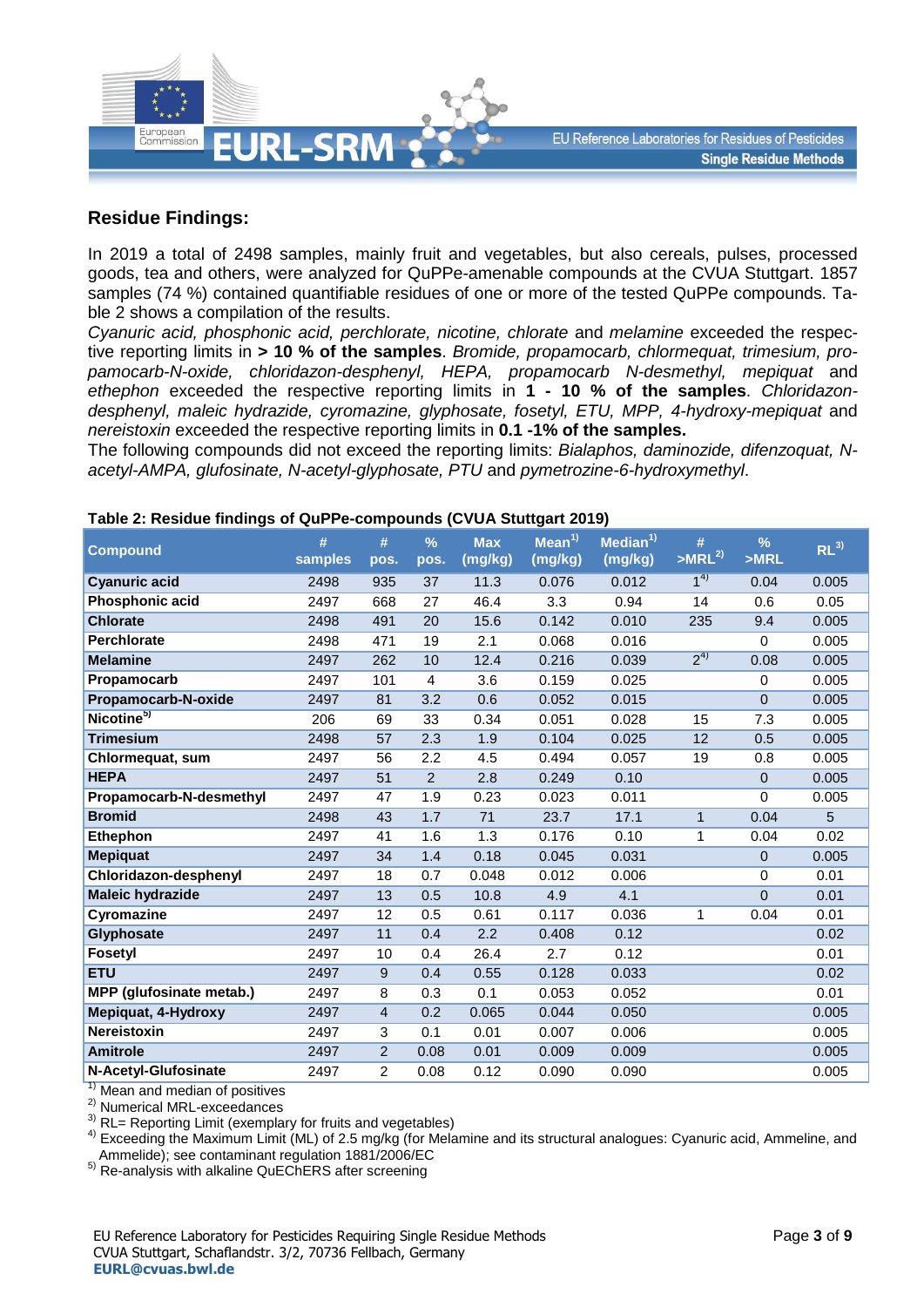

### **MRL exceedances**

In 61 samples MRLs for different compounds were exceeded (see Table 3) and in additional 235 samples (not shown), the default MRL for chlorate was exceeded (which is not enforced, pending the establishment of agreed MRLs).

| <b>Compound</b>        | <b>Commodity</b>           | <b>Country of</b> | Conc.   | $>MRL*$                 | $>2x$ MRL**             | <b>Note</b>         |
|------------------------|----------------------------|-------------------|---------|-------------------------|-------------------------|---------------------|
|                        |                            | <b>Origin</b>     | (mg/kg) |                         |                         |                     |
| <b>Bromide</b>         | Chestnut                   | Turkey            | 71      | Х                       |                         |                     |
|                        | Oyster muschrooms          | Poland            | 4.3     | X                       |                         |                     |
|                        | Paprika powder             | unknown           | 0.25    | $\overline{X}$          | Χ                       |                     |
|                        | Paprika powder             | unknown           | 0.52    | $\overline{\mathsf{x}}$ | $\overline{\mathsf{x}}$ |                     |
|                        | Paprika powder             | unknown           | 0.57    | $\overline{\mathsf{x}}$ | $\overline{\mathsf{x}}$ |                     |
|                        | Paprika powder             | unknown           | 0.58    | $\overline{\mathsf{x}}$ | $\overline{\mathsf{x}}$ |                     |
|                        | Paprika powder             | unknown           | 0.62    | Χ                       | $\overline{\mathsf{x}}$ |                     |
|                        | Paprika powder             | unknown           | 0.70    | $\overline{\mathsf{x}}$ | $\overline{\mathsf{x}}$ |                     |
|                        | Paprika powder             | unknown           | 0.77    | $\overline{\mathsf{x}}$ | $\overline{\mathsf{X}}$ |                     |
|                        | Paprika powder             | Unknown           | 0.95    | $\overline{\mathsf{x}}$ | $\overline{\mathsf{x}}$ |                     |
| <b>Chlormequat</b>     | Paprika powder             | Unknown           | 1.2     | $\overline{X}$          | $\overline{\mathsf{x}}$ |                     |
|                        | Paprika powder             | Unknown           | 1.3     | $\sf X$                 | $\overline{\mathsf{x}}$ |                     |
|                        | Paprika powder             | Unknown           | 1.5     | $\overline{X}$          | $\overline{\mathsf{x}}$ |                     |
|                        | Paprika powder             | Unknown           | 1.6     | $\overline{\mathsf{x}}$ | $\overline{\mathsf{x}}$ |                     |
|                        | Paprika powder             | Unknown           | 1.8     | $\overline{\mathsf{x}}$ | $\overline{\mathsf{x}}$ |                     |
|                        | Paprika powder             | Unknown           | 2.1     | $\overline{\mathsf{x}}$ | $\overline{\mathsf{x}}$ |                     |
|                        | Paprika powder             | Unknown           | 4.5     | $\overline{X}$          | $\overline{\mathsf{X}}$ |                     |
|                        | Peeled tomatoes, preserved | Unknown           | 0.084   | $\overline{\mathsf{x}}$ | $\overline{X}$          |                     |
|                        | Cucumber                   | Turkey            | 0.22    | $\overline{X}$          | $\overline{\mathsf{x}}$ |                     |
|                        | Lemon grass                | Thailand          | 0.019   | $\overline{\mathsf{x}}$ |                         |                     |
| Cyanuric acid*         | Avocado                    | Chile             | 3.6     | $\overline{\mathsf{x}}$ |                         |                     |
| <b>Cyromazine</b>      | Wild mushrooms, dried      | Unknown           | 0.61    | $\overline{X}$          |                         |                     |
| <b>Ethephon</b>        | Paprika powder             | Unknown           | 0.61    | Χ                       |                         |                     |
|                        | Potato                     | Germany           | 6.3     | $\overline{\mathsf{x}}$ | X                       |                     |
| Melamine*              | Coriander                  | Germany           | 12.4    | $\overline{\mathsf{x}}$ | $\overline{\mathsf{x}}$ |                     |
|                        | Grapes                     | Unknown           | 0.014   | $\overline{\mathsf{x}}$ |                         |                     |
|                        | Mango                      | Unknown           | 0.014   | $\sf X$                 |                         |                     |
|                        | <b>Strawberries</b>        | Germany           | 0.015   | Χ                       |                         |                     |
|                        | Oyster muschrooms          | Poland            | 0.016   | $\overline{X}$          |                         |                     |
|                        | Paprika powder             | Hungary           | 0.16    | $\overline{\mathsf{x}}$ |                         |                     |
|                        | Asparagus                  | Germany           | 0.016   | $\overline{\mathsf{x}}$ |                         |                     |
|                        | Borecole                   | Germany           | 0.021   | $\overline{\mathsf{X}}$ | $\overline{\mathsf{X}}$ |                     |
| <b>Nicotine</b>        | Celeriac                   | Unknown           | 0.014   | Χ                       |                         |                     |
|                        | Ginger                     | China             | 0.025   | $\overline{\mathsf{x}}$ | X                       |                     |
|                        | Iceberg lettuce            | Germany           | 0.016   | $\overline{\mathsf{X}}$ |                         |                     |
|                        | Lamb's lettuce             | Germany           | 0.023   | $\overline{\mathsf{x}}$ | $\overline{\mathsf{X}}$ |                     |
|                        | Lamb's lettuce             | Italy             | 0.016   | $\overline{\mathsf{x}}$ |                         |                     |
|                        | Leek                       | Germany           | 0.013   | $\overline{\mathsf{X}}$ |                         |                     |
|                        | Spinach                    | Germany           | 0.013   | $\overline{X}$          |                         |                     |
|                        | Wine grapes                | Germany           | 0.014   | $\overline{\mathsf{X}}$ |                         |                     |
|                        | Baby and infant foods      | Unknown           | 0.03    | $\overline{\mathsf{x}}$ | X                       | Fruit-based (apple) |
|                        | Baby and infant foods      | Unknown           | 0.16    | $\overline{\mathsf{X}}$ | $\overline{\mathsf{x}}$ | Cereal              |
|                        | Rice                       | Unknown           | 8       | $\overline{X}$          | $\overline{X}$          |                     |
|                        | Mango                      | South Africa      | 4.8     | X                       | X                       |                     |
| <b>Phosphonic acid</b> | Passion fruits             | Colombia          | 12.3    | $\overline{\mathsf{X}}$ | $\overline{X}$          |                     |
|                        | Sour cherries, preserved   | Unknown           | 2.2     | $\overline{\mathsf{X}}$ |                         |                     |
|                        | Wild muschrooms, dried     | Unknown           | 24      | $\overline{X}$          |                         |                     |
|                        | Wild muschrooms, dried     | Unknown           | 43.3    | $\overline{X}$          | $\overline{X}$          |                     |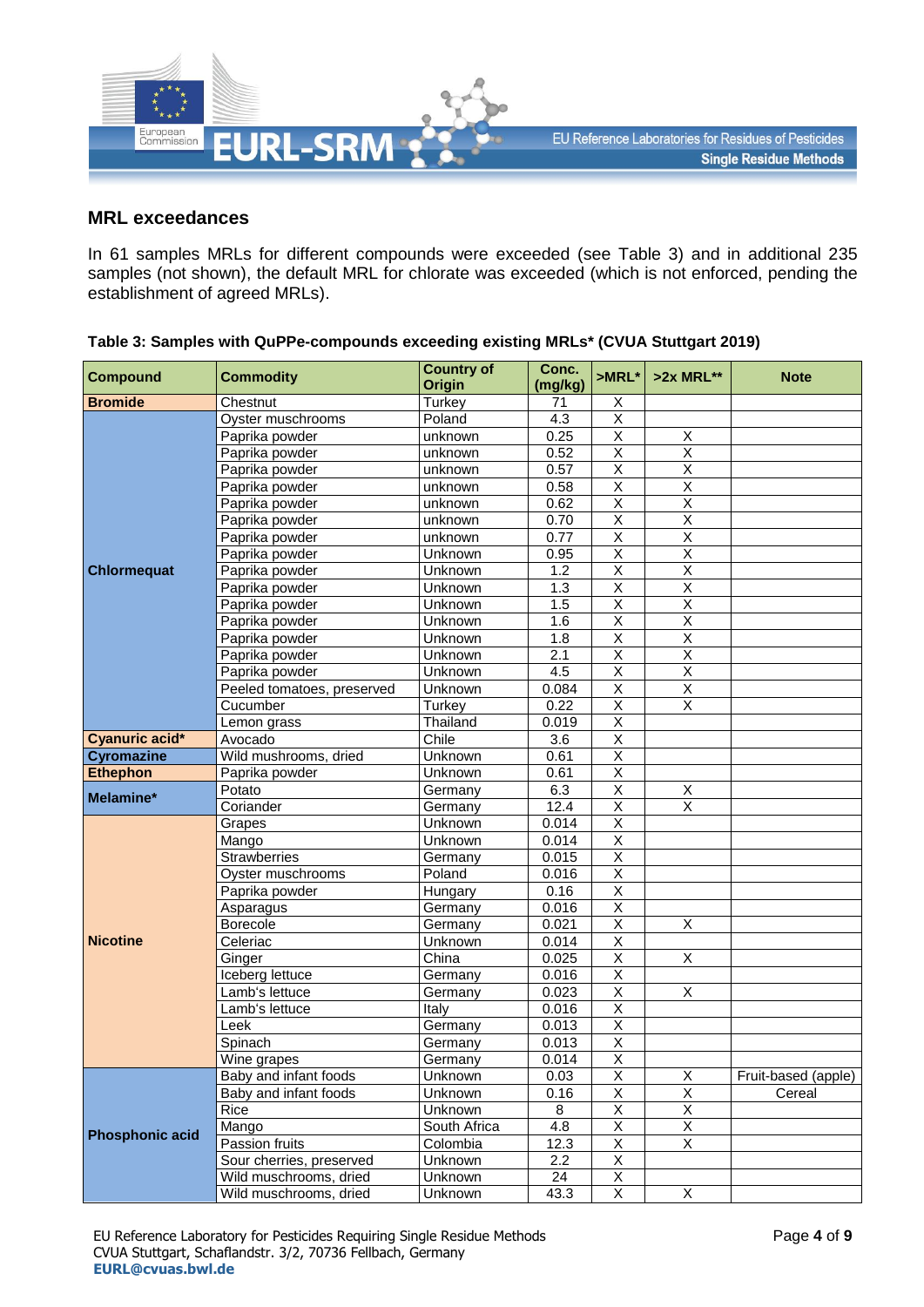

| <b>Compound</b>  | <b>Commodity</b>         | <b>Country of</b><br><b>Origin</b> | Conc.<br>(mg/kg) | $>MRL^*$ | $>2x$ MRL** | <b>Note</b>     |
|------------------|--------------------------|------------------------------------|------------------|----------|-------------|-----------------|
|                  | Beetroots                | Germany                            | 6.2              | X        | X           |                 |
|                  | Green beans              | Kenia                              | 2.4              | Χ        |             |                 |
|                  | Parsnip                  | Germany                            | 2.7              | X        |             |                 |
|                  | Green beans              | Morocco                            | 2.8              | X        |             |                 |
|                  | Mushroom mixtures, dried | Unknown                            | 18.6             | X        |             |                 |
|                  | Green beans              | Morocco                            | 2.9              | X        |             |                 |
|                  | Moringa, dried           | <b>Unknown</b>                     | 0.15             | X        | X           | Food supplement |
|                  | Moringa, dried           | <b>Unknown</b>                     | 0.24             | X        | X           | Food supplement |
|                  | Dill, dried              | Unknown                            | 0.49             | X        |             |                 |
|                  | Black tea                | Unknown                            | 0.27             | X        | X           |                 |
|                  | Hibiscus tea             | Unknown                            | 0.14             | X        | X           |                 |
| <b>Trimesium</b> | Hibiscus tea             | <b>Unknown</b>                     | 0.27             | X        | X           |                 |
|                  | Hibiscus tea             | <b>Unknown</b>                     | 0.43             | X        | X           |                 |
|                  | Jasmine tea              | <b>Unknown</b>                     | 0.16             | X        | X           |                 |
|                  | Rosehip tea              | Unknown                            | 0.55             | X        |             |                 |
|                  | Rosehip tea              | Unknown                            | 1.9              | X        | X           |                 |
|                  | Moringa, dried           | Unknown                            | 0.06             | X        |             |                 |
|                  | Moringa, dried           | Unknown                            | 0.061            | X        |             |                 |

\* In case of Melamine and Cyanuric acid MLs according Commission Regulation (EC) No 1881/2006

\*\* >2xMRL means that the sample exceeded MRL even after deducting measurement uncertainty of 50%

| <b>Compound</b>      | <b>Commodity</b>         | <b>Country of origin</b> | Residue level (mg/kg) |
|----------------------|--------------------------|--------------------------|-----------------------|
|                      | Wild muschrooms, dried   | Unknown                  | 11.3                  |
|                      | Avocado                  | Chile                    | 3.6                   |
|                      | Paprika powder           | <b>Unknown</b>           | 2.3                   |
|                      | Mushroom mixtures, dried | Unknown                  | 1.5                   |
|                      | Paprika powder           | Unknown                  | 1.3                   |
|                      | Paprika powder           | Unknown                  | 1.1                   |
|                      | Shiitake, dried          | China                    | 0.98                  |
| <b>Cyanuric acid</b> | Pineapple                | Costa Rica               | 0.97                  |
|                      | Food supplement, Moringa | <b>Unknown</b>           | 0.96                  |
|                      | Paprika powder           | Unknown                  | 0.9                   |
|                      | Pineapple                | Costa Rica               | 0.86                  |
|                      | Pineapple<br>Costa Rica  |                          | 0.84                  |
|                      | Paprika powder           | Unknown                  | 0.81                  |
|                      | Jasmine tea              | <b>Unknown</b>           | 0.8                   |
|                      | Pineapple                | Costa Rica               | 0.73                  |
|                      | <b>Hops</b>              | Germany                  | 174.6                 |
|                      | Wild muschrooms, dried   | Unknown                  | 138                   |
|                      | Rucola                   | Italy                    | 64.5                  |
|                      | <b>Blackberries</b>      | Unknown                  | 52.7                  |
|                      | <b>Blackberries</b>      | Germany                  | 48.9                  |
|                      | <b>Strawberries</b>      | Germany                  | 46.4                  |
| Phosphonic acid      | Grapes                   | Italy                    | 43.9                  |
|                      | <b>Strawberries</b>      | Germany                  | 35.5                  |
|                      | <b>Blackberries</b>      | Germany                  | 34.9                  |
|                      | <b>Blackberries</b>      | Germany                  | 32.9                  |
|                      | Cucumber                 | Germany                  | 32.8                  |
|                      | Wine grapes              | Germany                  | 31.4                  |
|                      | Basil                    | Germany                  | 30.3                  |
|                      | Rucola                   | <b>Italy</b>             | 30.1                  |

#### **Table 4: Top 15 residue levels of most frequently found QuPPe-compounds (with > 50 findings in total)**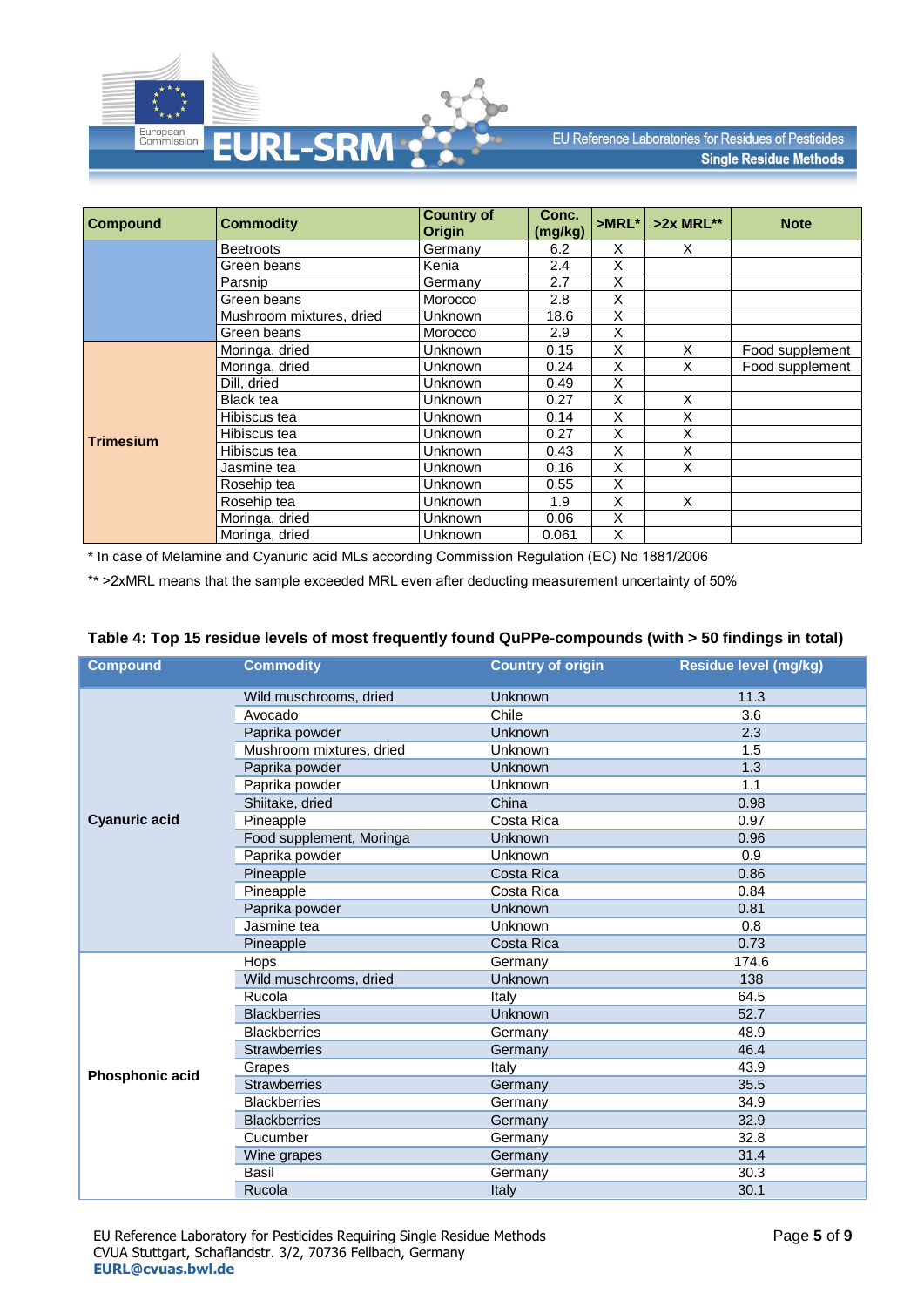

| <b>Compound</b>    | <b>Commodity</b>                 | <b>Country of origin</b> | Residue level (mg/kg) |
|--------------------|----------------------------------|--------------------------|-----------------------|
|                    | Wild muschrooms, dried           | Unknown                  | 29.5                  |
|                    | Paprika powder                   | Unknown                  | 15.6                  |
|                    | Paprika powder                   | Unknown                  | 5.5                   |
|                    | Chives, frozen                   | Unknown                  | 4.8                   |
|                    | Paprika powder                   | Unknown                  | $\overline{4}$        |
| <b>Chlorate</b>    | Paprika powder                   | Unknown                  | 3.9                   |
|                    | Paprika powder                   | Hungary                  | 3.3                   |
|                    | Paprika powder                   | Unknown                  | 3.2                   |
|                    | Moringa, dried                   | Unknown                  | 2.6                   |
|                    | Paprika powder                   | Unknown                  | 2.4                   |
|                    | Paprika powder                   | Unknown                  | 2.2                   |
|                    | Paprika powder                   | Unknown                  | 1.7                   |
|                    | Paprika powder                   | Unknown                  | 1.6                   |
|                    | Paprika powder                   | Unknown                  | 1.4                   |
|                    | Paprika powder                   | Unknown                  | 1.3                   |
|                    | Paprika powder                   | Unknown                  | 1.2                   |
|                    | Herbal tea                       | Germany                  | 2.1                   |
|                    | <b>Basil</b>                     | Germany                  | 2.1                   |
|                    | Moringa, dried                   | Unknown                  | 1.5                   |
|                    | Moringa, dried                   | Unknown                  | 1.4                   |
|                    | Teas and tea-like products       | Tansania                 | 0.82                  |
|                    | Moringa, dried                   | Unknown                  | 0.73                  |
|                    | Teas and tea-like products       | Germany                  | 0.7                   |
| <b>Perchlorate</b> | Moringa, dried                   | India                    | 0.7                   |
|                    | Moringa, dried                   | Unknown                  | 0.6                   |
|                    | Moringa, dried (food supplement) | Unknown                  | 0.49                  |
|                    | Rucola                           | Germany                  | 0.45                  |
|                    | Moringa, dried (food supplement) | Unknown                  | 0.43                  |
|                    | Moringa, dried                   | Unknown                  | 0.36                  |
|                    | Rooibos tea                      | Unknown                  | 0.35                  |
|                    | Paprika powder                   | Unknown                  | 0.33                  |
|                    | Coriander                        | Germany                  | 12.4                  |
|                    | Oregano                          | Unknown                  | 7.7                   |
|                    | Potato<br>Chives                 | Germany                  | 6.3                   |
|                    |                                  | Germany                  | 2.16                  |
|                    | Parsley                          | Germany                  | 2.0                   |
|                    | Wild muschrooms, dried           | Unknown<br>Chile         | 1.38<br>1.0           |
| <b>Melamine</b>    | Pear<br>Potato                   |                          | 0.95                  |
|                    | Beer ingredients                 | Germany<br>Germany       | 0.89                  |
|                    | Celeriac                         | Germany                  | 0.81                  |
|                    | Parsley                          | Germany                  | 0.72                  |
|                    | Soya, flakes                     | France                   | 0.69                  |
|                    | Mushroom mixtures, dried         | Unknown                  | 0.6                   |
|                    | Potato                           | Germany                  | 0.6                   |
|                    | Herbs, frozen                    | Unknown                  | 0.48                  |
|                    | Head lettuce                     | Italy                    | 3.6                   |
|                    | Spinach                          | Spain                    | 0.9                   |
|                    | Leafy vegetables                 | Belgium                  | 0.84                  |
|                    | Lollo                            | Germany                  | 0.78                  |
| Propamocarb        | Oakleafed lettuce                | Italy                    | 0.72                  |
|                    | Cucumber                         | Spain                    | 0.71                  |
|                    | Tomato                           | Spain                    | 0.62                  |
|                    | Cucumber                         | Spain                    | 0.59                  |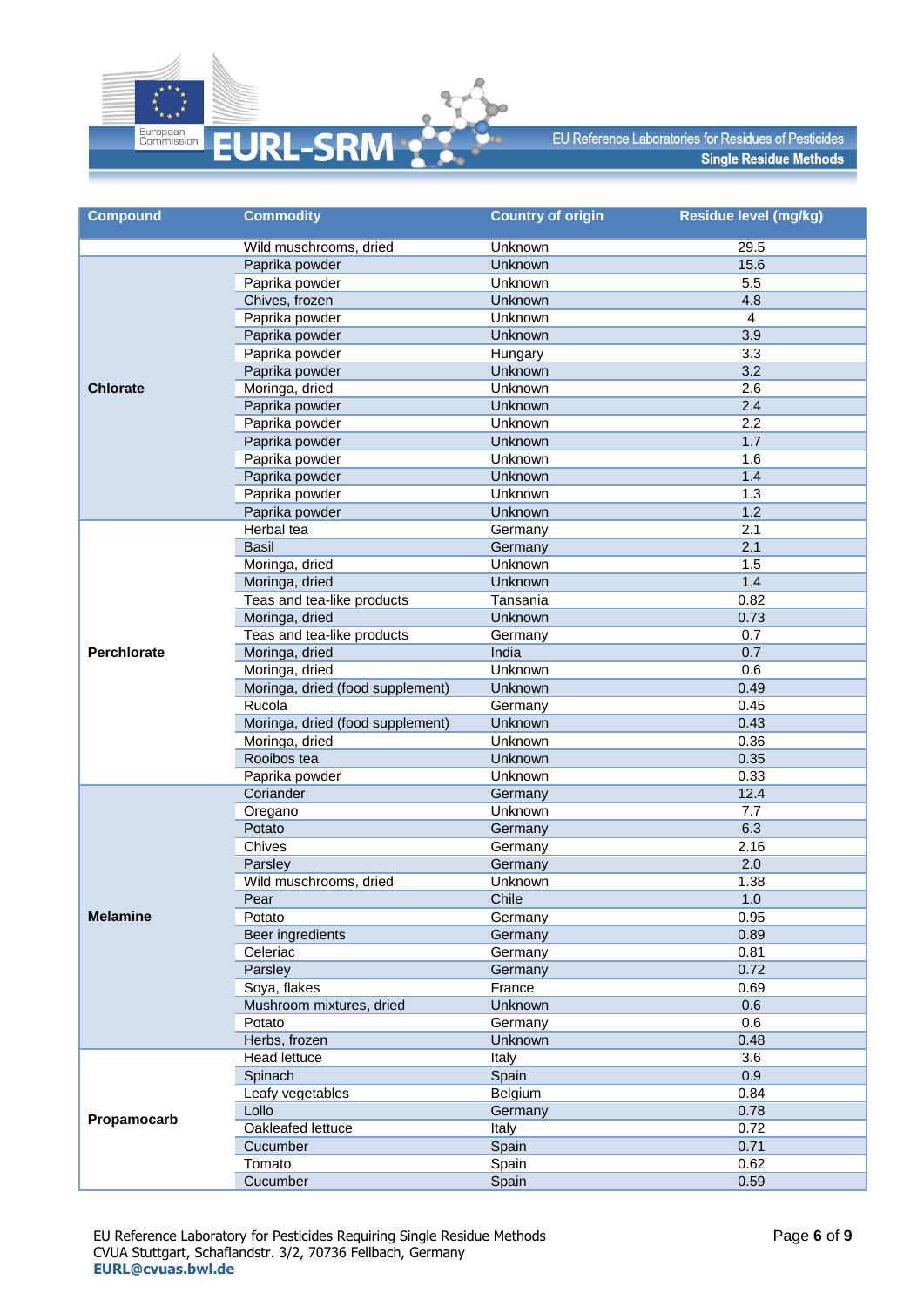

| <b>Compound</b>  | <b>Commodity</b>                         | <b>Country of origin</b> | Residue level (mg/kg) |
|------------------|------------------------------------------|--------------------------|-----------------------|
|                  | Cucumber                                 | Spain                    | 0.58                  |
|                  | Cucumber                                 | Spain                    | 0.57                  |
|                  | Cucumber                                 | Turkey                   | 0.54                  |
|                  | Cucumber                                 | Spain                    | 0.51                  |
|                  | Lamb's lettuce                           | Germany                  | 0.45                  |
|                  | Cucumber                                 | Germany                  | 0.42                  |
|                  | Basil                                    | Italy                    | 0.38                  |
|                  | Cucumber                                 | Spain                    | 0.6                   |
|                  | <b>Head lettuce</b>                      | Italy                    | 0.31                  |
|                  | Cucumber                                 | Spain                    | 0.25                  |
|                  | Cucumber                                 | <b>Turkey</b>            | 0.25                  |
|                  | Cucumber                                 | Spain                    | 0.22                  |
|                  | Cucumber                                 | Germany                  | 0.21                  |
| Propamocarb-N-   | Cucumber                                 | Spain                    | 0.19                  |
| oxide            | Cucumber                                 | Spain                    | 0.19                  |
|                  | Cucumber                                 | Germany                  | 0.17                  |
|                  | <b>Brussel's sprouts</b>                 | The Netherlands          | 0.15                  |
|                  | Spinach                                  | Spain                    | 0.14                  |
|                  | Brussel's sprouts                        | Germany                  | 0.11                  |
|                  | Cucumber                                 | Germany                  | 0.11                  |
|                  | Brussel's sprouts                        | The Netherlands          | 0.083                 |
|                  | Cucumber                                 | Spain                    | 0.078                 |
|                  | Wild muschrooms, dried                   | Unknown                  | 0.34                  |
|                  | Wild muschrooms, dried                   | Unknown                  | 0.29<br>0.25          |
|                  | Wild muschrooms, dried<br>Moringa, dried | China                    | 0.23                  |
|                  |                                          | Unknown                  | 0.16                  |
|                  | Paprika powder<br>Tea                    | Hungary<br>Unknown       | 0.13                  |
|                  | Jasmine tea                              | Unknown                  | 0.12                  |
| <b>Nicotine</b>  | Apricot, dried                           | <b>Turkey</b>            | 0.1                   |
|                  | Moringa, dried (food supplement)         | Unknown                  | 0.08                  |
|                  | Paprika powder                           | Unknown                  | 0.072                 |
|                  | Wild muschrooms, dried                   | Russia                   | 0.067                 |
|                  | Paprika powder                           | Unknown                  | 0.065                 |
|                  | Moringa, dried (food supplement)         | Unknown                  | 0.062                 |
|                  | Paprika powder                           | Unknown                  | 0.062                 |
|                  | Moringa, dried                           | Unknown                  | 0.06                  |
|                  | Rosehip tea                              | Unknown                  | 1.9                   |
|                  | Rosehip tea                              | Unknown                  | 0.55                  |
|                  | Paprika powder                           | Unknown                  | 0.49                  |
|                  | Hibiscus tea                             | Unknown                  | 0.43                  |
|                  | <b>Black tea</b>                         | Unknown                  | 0.27                  |
|                  | Hibiscus tea                             | Unknown                  | 0.27                  |
|                  | Moringa, dried (food supplement)         | Unknown                  | 0.24                  |
| <b>Trimesium</b> | Jasmine tea                              | Unknown                  | 0.16                  |
|                  | Moringa, dried (food supplement)         | Unknown                  | 0.15                  |
|                  | Paprika powder                           | Unknown                  | 0.14                  |
|                  | <b>Hibiscus</b> tea                      | Unknown                  | 0.14                  |
|                  | Paprika powder                           | Unknown                  | 0.13                  |
|                  | Fruit tea                                | Unknown                  | 0.12                  |
|                  | Paprika powder                           | Unknown                  | 0.088                 |
|                  | Paprika powder                           | Spain                    | 0.066                 |
|                  | Paprika powder                           | Unknown                  | 4.5                   |
| Chlormequat      | Oyster muschrooms                        | Poland                   | 4.3                   |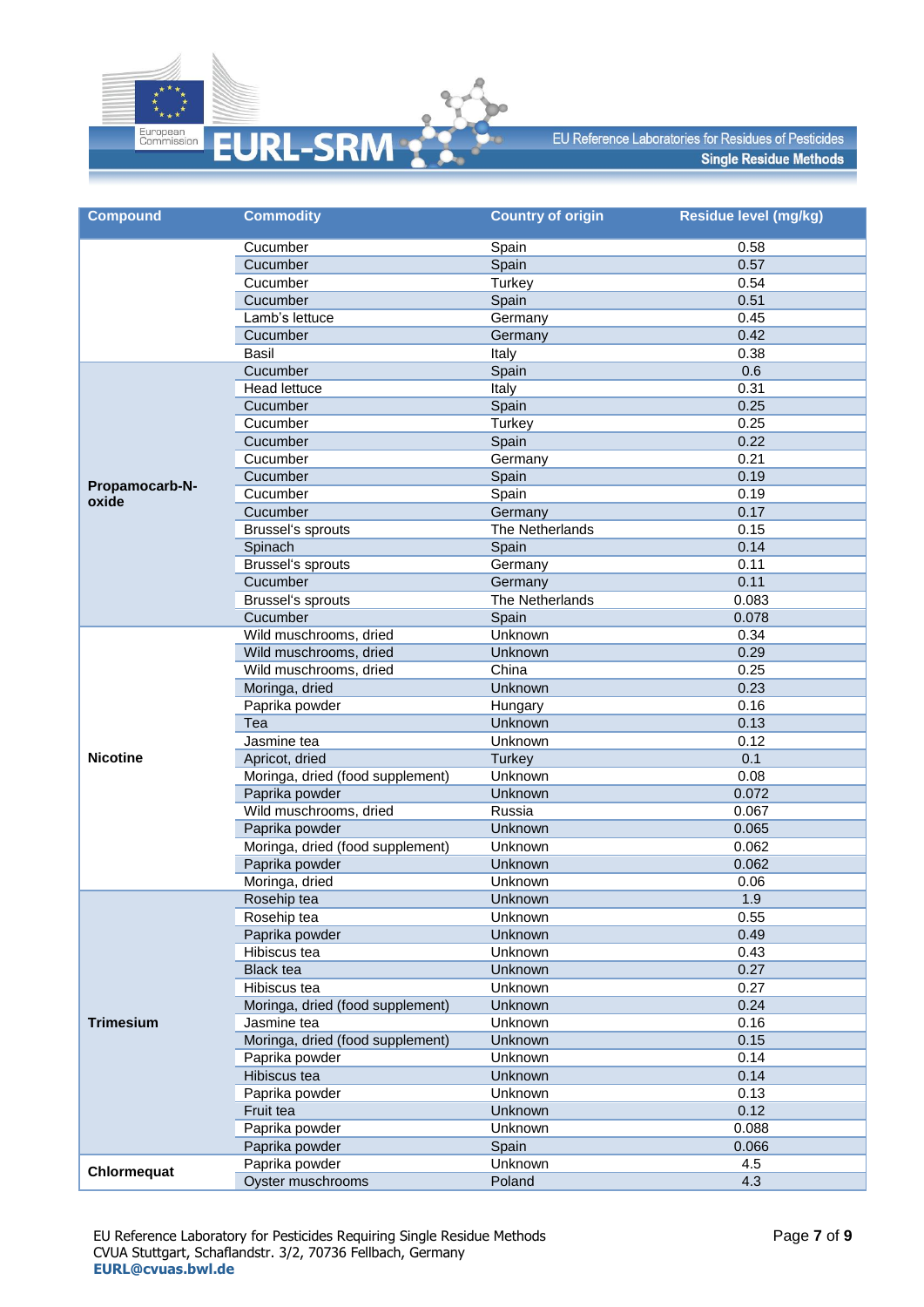

| <b>Compound</b> | <b>Commodity</b> | <b>Country of origin</b> | <b>Residue level (mg/kg)</b> |
|-----------------|------------------|--------------------------|------------------------------|
|                 | Paprika powder   | <b>Unknown</b>           | 2.1                          |
|                 | Oat              | Germany                  | 1.8                          |
|                 | Paprika powder   | <b>Unknown</b>           | 1.8                          |
|                 | Paprika powder   | <b>Unknown</b>           | 1.6                          |
|                 | Paprika powder   | <b>Unknown</b>           | 1.5                          |
|                 | Paprika powder   | <b>Unknown</b>           | 1.3                          |
|                 | Paprika powder   | <b>Unknown</b>           | 1.2                          |
|                 | Paprika powder   | <b>Unknown</b>           | 0.95                         |
|                 | Paprika powder   | Unknown                  | 0.77                         |
|                 | Paprika powder   | <b>Unknown</b>           | 0.70                         |
|                 | Paprika powder   | Unknown                  | 0.62                         |
|                 | Paprika powder   | <b>Unknown</b>           | 0.58                         |
|                 | Paprika powder   | Unknown                  | 0.57                         |

### **Table 5 Top 10 residue levels of less frequently found QuPPe-compounds (with < 50 findings in total)**

| <b>Compound</b>         | <b>Commodity</b>                 | <b>Country of origin</b> | Residue level (mg/kg) |
|-------------------------|----------------------------------|--------------------------|-----------------------|
| Propamocarb-N-desmethyl | Spinach                          | Spain                    | 0.23                  |
|                         | Tomato                           | Spain                    | 0.11                  |
|                         | <b>Head lettuce</b>              | Italy                    | 0.092                 |
|                         | Potato                           | Germany                  | 0.048                 |
|                         | Oakleafed lettuce                | Italy                    | 0.046                 |
|                         | Cucumber                         | Spain                    | 0.043                 |
|                         | Cucumber                         | Spain                    | 0.04                  |
|                         | Brussel's sprouts                | The Netherlands          | 0.035                 |
|                         | Cucumber                         | Spain                    | 0.033                 |
|                         | Cucumber                         | Spain                    | 0.03                  |
| <b>Bromide</b>          | Chestnut                         | <b>Turkey</b>            | 71                    |
|                         | Moringa, dried (food supplement) | Unknown                  | 55                    |
|                         | Tea                              | Tansania                 | 55                    |
|                         | Moringa, dried                   | Unknown                  | 49                    |
|                         | Moringa, dried                   | Unknown                  | 49                    |
|                         | Lamb's lettuce                   | France                   | 43                    |
|                         | Coriander                        | Thailand                 | 43                    |
|                         | Moringa, dried                   | <b>Unknown</b>           | 38                    |
|                         | Spinach                          | Italy                    | 37                    |
|                         | Moringa, dried                   | Unknown                  | 34                    |
| <b>Ethephon</b>         | Pineapple                        | Costa Rica               | 1.3                   |
|                         | Pineapple                        | Costa Rica               | $\mathbf{1}$          |
|                         | Paprika powder                   | <b>Unknown</b>           | 0.61                  |
|                         | Pineapple                        | Costa Rica               | 0.41                  |
|                         | Grapes                           | Egypt                    | 0.32                  |
|                         | Paprika powder                   | <b>Unknown</b>           | 0.32                  |
|                         | Grapes                           | Namibia                  | 0.28                  |
|                         | Tomato                           | The Netherlands          | 0.24                  |
|                         | Sour cherries, preserved         | Unknown                  | 0.22                  |
|                         | Paprika powder                   | Unknown                  | 0.18                  |
| <b>Mepiquat</b>         | Paprika powder                   | unknown                  | 0.15                  |
|                         | Paprika powder                   | unknown                  | 0.13                  |
|                         | Paprika powder                   | unknown                  | 0.13                  |